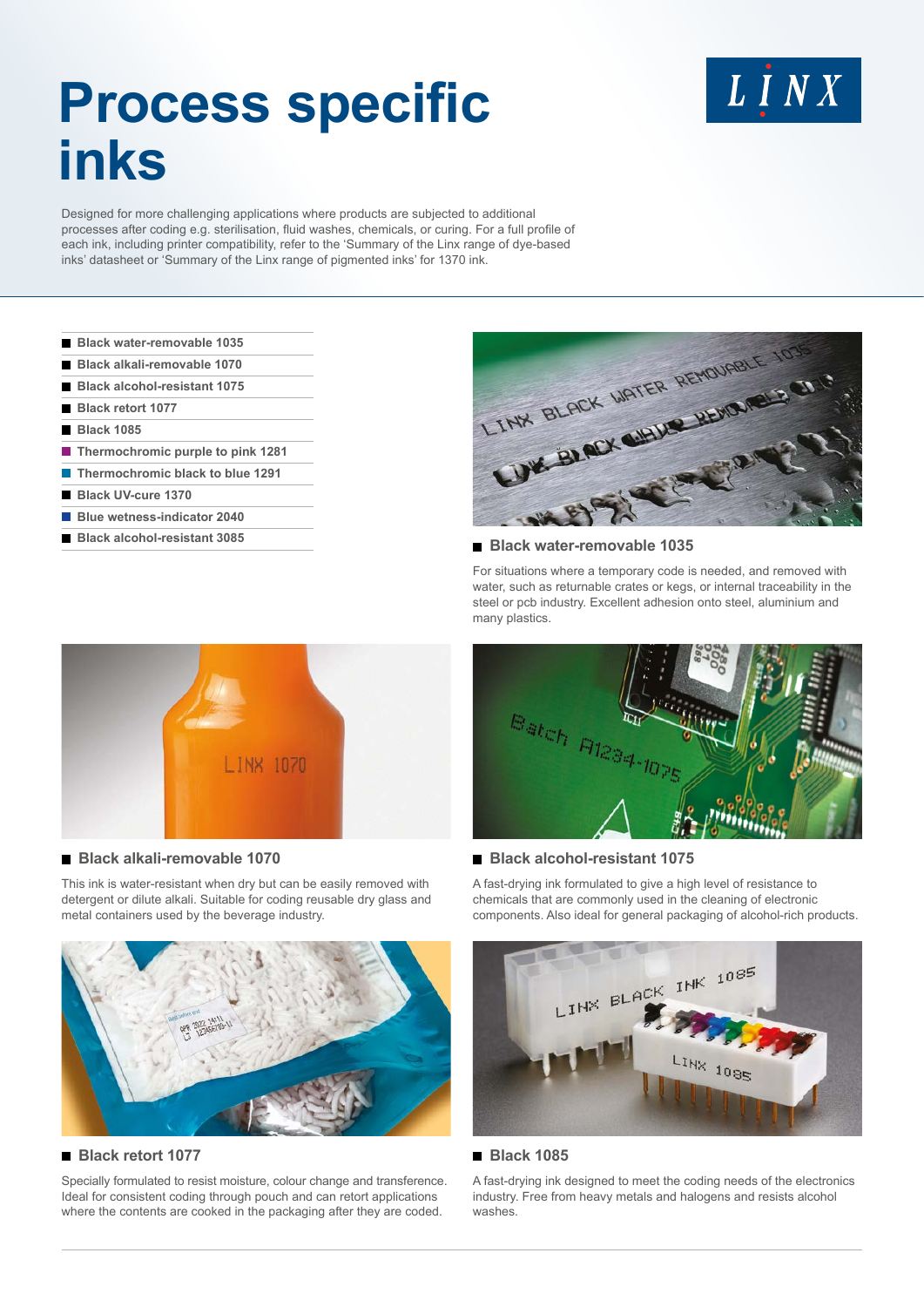# **Process specific inks**



■ Thermochromic purple to pink 1281 **Thermochromic black to blue 1291** 

Undergoes a chemically-resistant colour change when subjected to wet heat conditions, such as retort processes in the food industry. Provides a visual indicator that products have undergone a sterilisation process.



#### **Black UV-cure 1370\***

A fast-drying pigmented ink which has increased solvent and abrasion resistance, as required by some electronics, aerospace/militray or automotive industries where aggressive solvents may be used after coding. Requires curing with a UV lamp.



#### **Blue wetness-indicator 2040**

A specialist ink developed for the baby/adult nappy markets. When exposed to water or urine the inks fades from blue through pink to colourless. Includes a special hypoallergenic formulation which makes it suitable for incidental skin contact.



# **Black alcohol-resistant 3085**

A fast-drying MEK-free ink formulated to resist alcohol and aqueous alcohol mixtures. Ideal for general packaging and containers that are subjected to alcohol during processing.